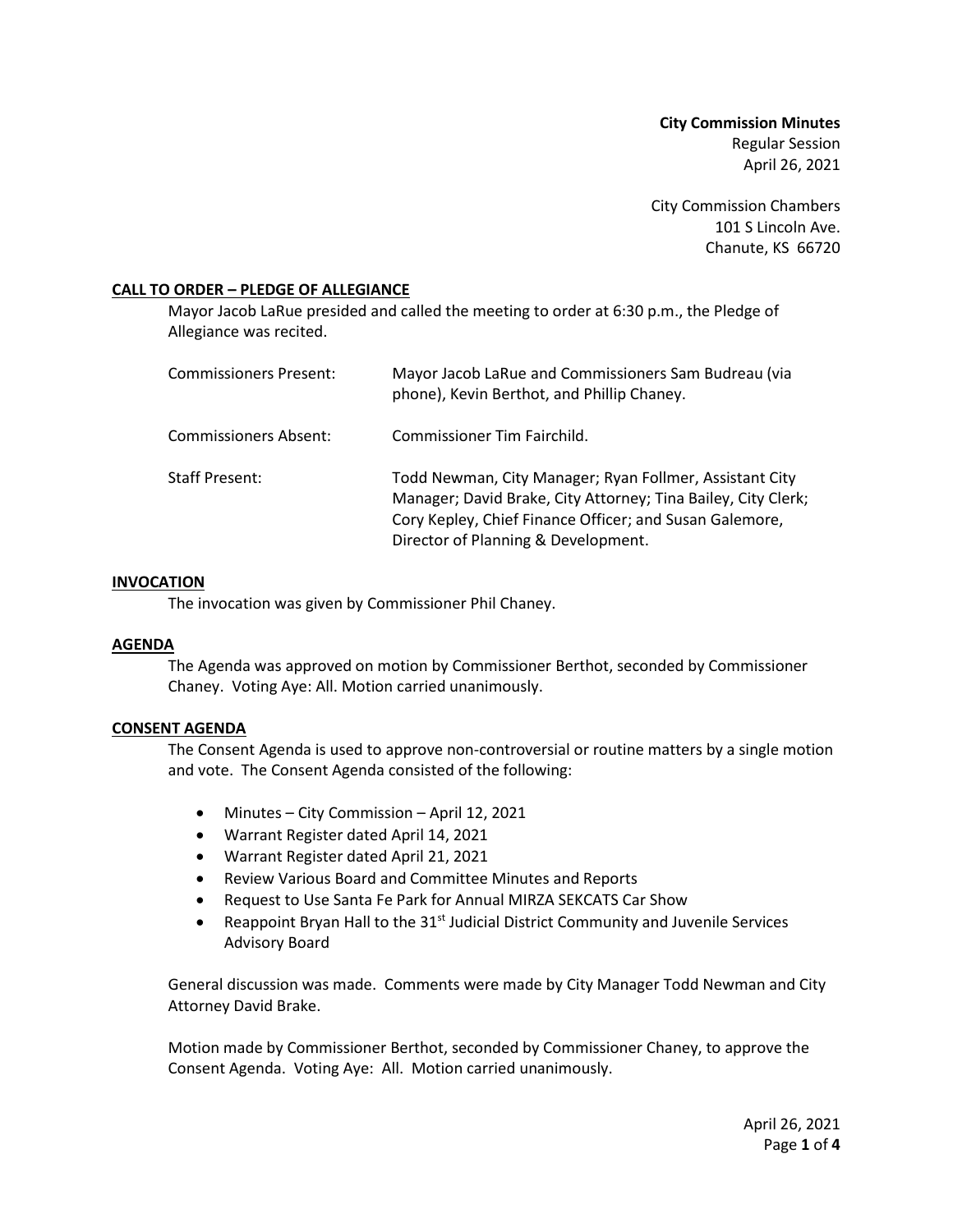### **PUBLIC COMMENTS**

Ruthann Boatwright, Chanute Main Street Executive Director reported on upcoming Main Street events.

#### **CITY MANAGER'S REPORT**

City Manager Todd Newman gave his report on City activities and operations. Items reported on included an update on the May 19, 2021 City Commission Budget Work Session, the Annual City Clean-up and Landfill Week, and execution of a three-year Chanute Fire Association Agreement.

#### **NEW BUSINESS**

## **REQUEST FOR EXTENSION ON NEIGHBORHOOD REVITALIZATION PROGRAM – CLEAVER FARM & HOME**

On January 13, 2020, the City Commission approved a Neighborhood Revitalization Program (NRP) Application from Cleaver Farm & Home for new commercial construction on property located at 105 West 21<sup>st</sup> Street.

The CRDA is requesting on Cleaver Farm & Home's behalf that a one-year extension be granted on this property application so that they may still benefit from the NRP while completing construction of the new business expansion.

The Neighborhood Revitalization Program adopted by the Chanute City Commission does state in the "Application Process" section (Item 7) that projects must be completed within one year from the date the application is approved. There is an exception made in Item 7 of the "Criteria for Eligibility" section of the document that says, "The City Commission has the authority to grant extensions up to 2 years for commercial properties and 1 year for residential properties, if conditions warrant."

General discussion was made. Comments were made by City Manager Todd Newman.

Motion made by Commissioner Berthot, seconded by Mayor LaRue, to approve the request for a one-year extension on Cleaver Farm & Home's Neighborhood Revitalization Project. Voting Aye: All. Motion carried unanimously.

### **REVIEW/DISCUSS JOINT USE AND LEASE AGREEMENT – CHANUTE PUBLIC LIBRARY**

In 1990 the City Commission approved a Joint Use and Lease Agreement between the City of Chanute, Chanute Public Library, and Martin and Osa Johnson Safari Museum for the Depot Property. This item has been discussed several times over the years and interest has developed by all parties to consider separate lease agreements between the City of Chanute and each party.

City staff met with Library Director Kara Hale and Museum Director Conrad Froehlich on March 17, 2021 to review suggested changes to the existing agreement. A copy of the recommended changes and current agreement were provided to the City Commission for review.

Chanute Public Library Director Kara Hale provided a brief overview of the Library Board's suggested changes to the agreement.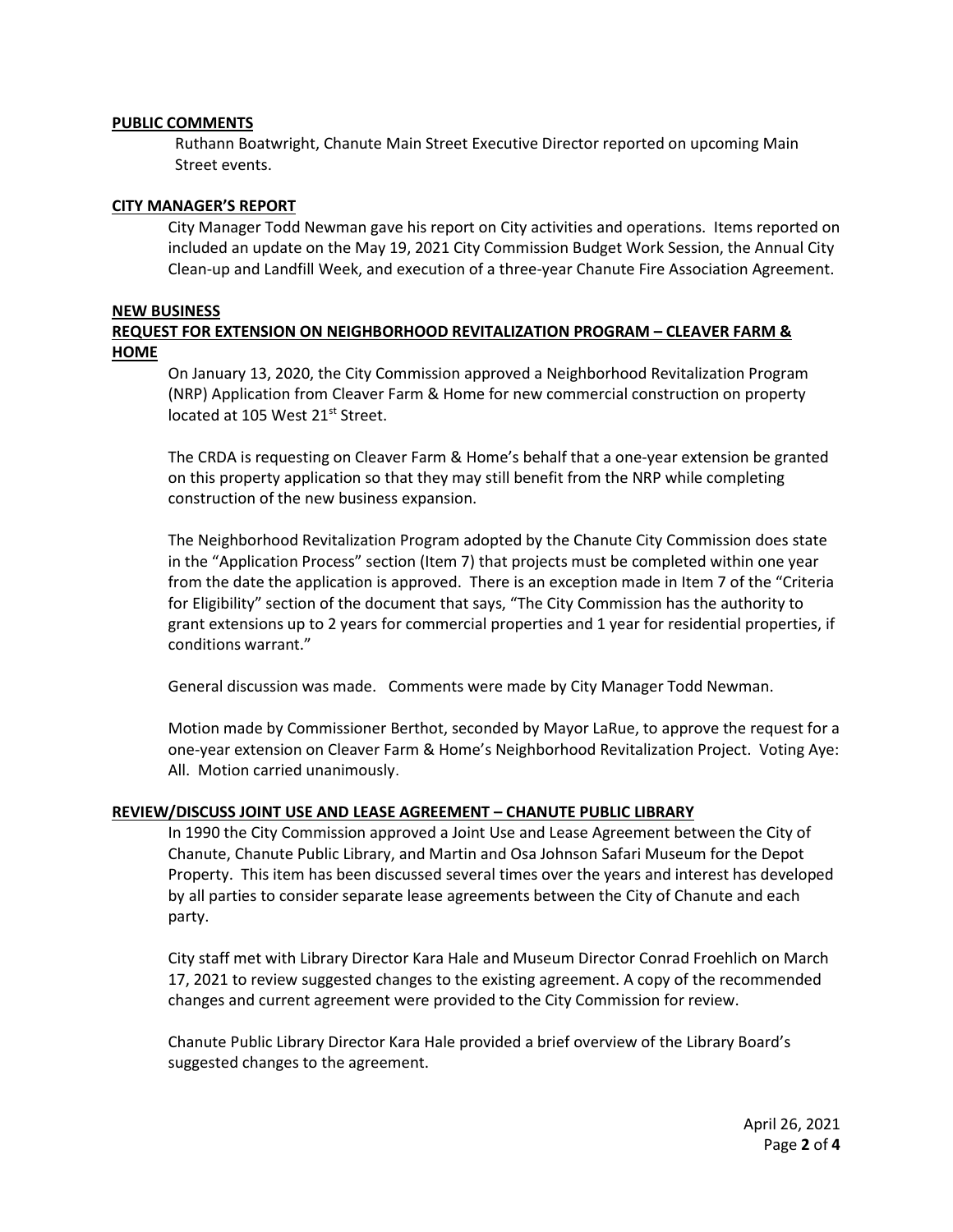General discussion was made. Comments were made by Chanute Public Library Director Kara Hale, City Manager Todd Newman, City Attorney David Brake, and Assistant City Manager Ryan Follmer.

Commission consensus was for City Attorney David Brake to draft a Lease Agreement between the City of Chanute and Chanute Public Library and to place this item on a future Agenda for further review and discussion.

# **REVIEW/DISCUSS JOINT USE AND LEASE AGREEMENT – THE MARTIN & OSA JOHNSON SAFARI MUSEUM**

In 1990 the City Commission approved a Joint Use and Lease Agreement between the City of Chanute, Chanute Public Library, and Martin and Osa Johnson Safari Museum for the Depot Property. This item has been discussed several times over the years and interest has developed by all parties to consider separate lease agreements between the City of Chanute and each party.

City staff met with Library Director Kara Hale and Museum Director Conrad Froehlich on March 17, 2021 to review suggested changes to the existing agreement. A copy of the recommended changes and current agreement were provided to the City Commission for review.

Martin & Osa Johnson Safari Museum Director Conrad Froehlich provided a brief overview of the Museum Board's suggested changes to the agreement.

General discussion was made. Comments were made by Martin & Osa Johnson Safari Museum Director Conrad Froehlich.

Commission consensus was for City Attorney David Brake to draft a Lease Agreement between the City of Chanute and The Martin & Osa Johnson Safari Museum and place this item on a future Agenda for further review and discussion.

### **BREAK**

The City Commission took a five (5) minute break, 8:04 p.m. – 8:09 p.m.

## **REVIEW/DISCUSS TOURISM SERVICES AGREEMENT**

At their November 23, 2020 and December 14, 2020 regular meetings the City Commission discussed the current Tourism Agreement. Commission consensus was for both the governing body and the tourism board to review the agreement and define the City's vision for tourism.

Chamber Board of Directors President Jon Burchett on behalf of the Chanute Area Chamber of Commerce and Office of Tourism has presented a revised Tourism Services Agreement for City Commission review and discussion. Copy was provided to the City Commission for review.

Chamber Board of Directors President Jon Burchett presented a brief overview of their request.

General discussion was made. Comments were made by Chamber Board of Directors President Jon Burchett, Chanute Chamber of Commerce and Office of Tourism Executive Director Jane Brophy, and City Attorney David Brake.